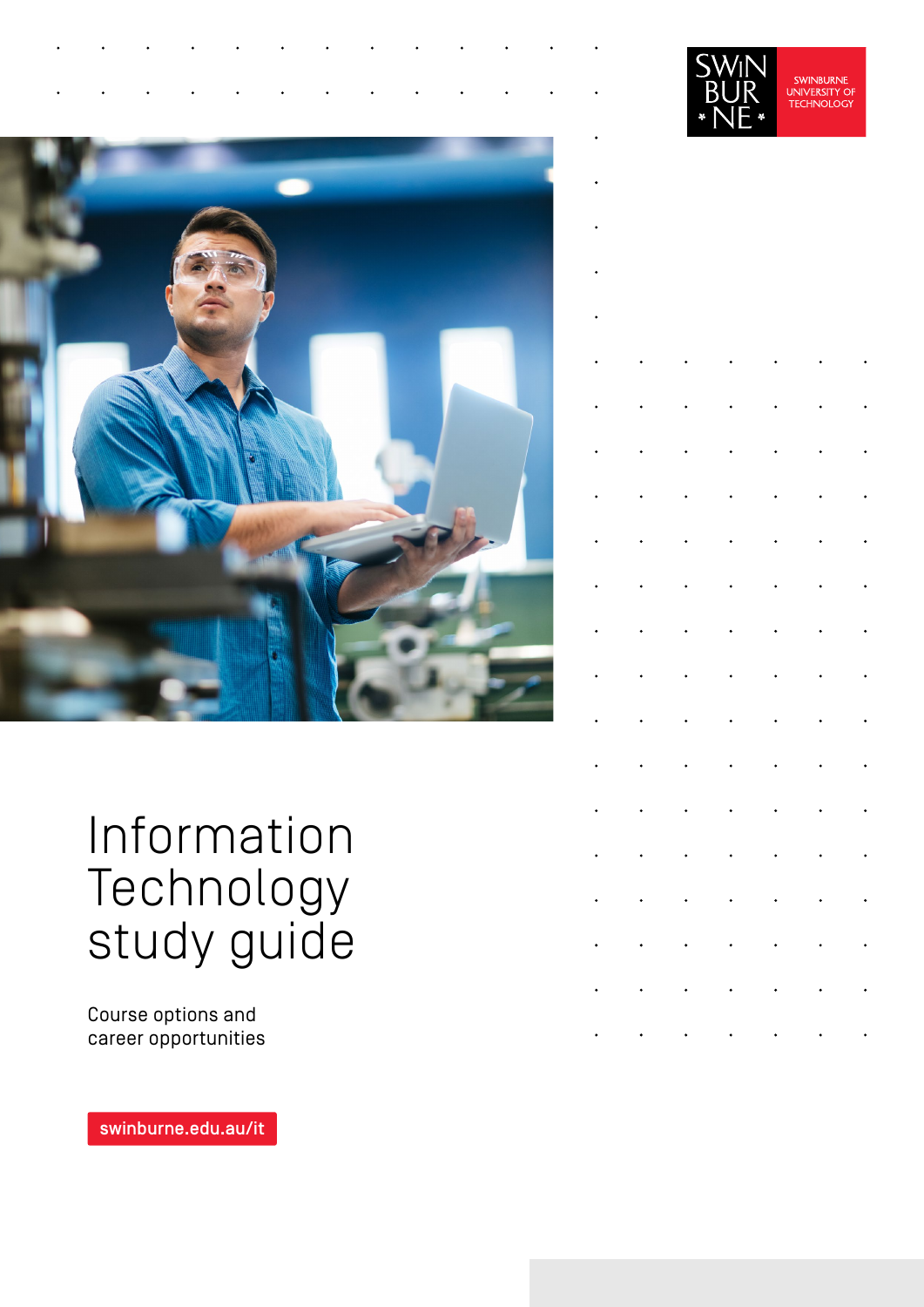

## Learning and leading

"Many universities offer academic knowledge, but not all of them prepare you to be an ICT professional, like Swinburne," says Cindy. In her IT Project class, she took on a brief from a real-world client. In the roles of project leader and database designer, she collaborated with a team of students from other faculties to deliver a solution. Apart from sharpening her programming skills, she says that she has also learnt so much about team dynamics and leadership".

#### **Cindy**

Bachelor of Information and Communication Technology

\$1.1M Cisco Networking Academy

### Six state-of-the-art labs and 700 Cisco devices

Our grads earn \$1.5K more

Than the national median salary Graduate Outcomes Survey 2018-2020

#2 in VIC

For student experience according to our graduates Student Experience Survey 2019 and 2020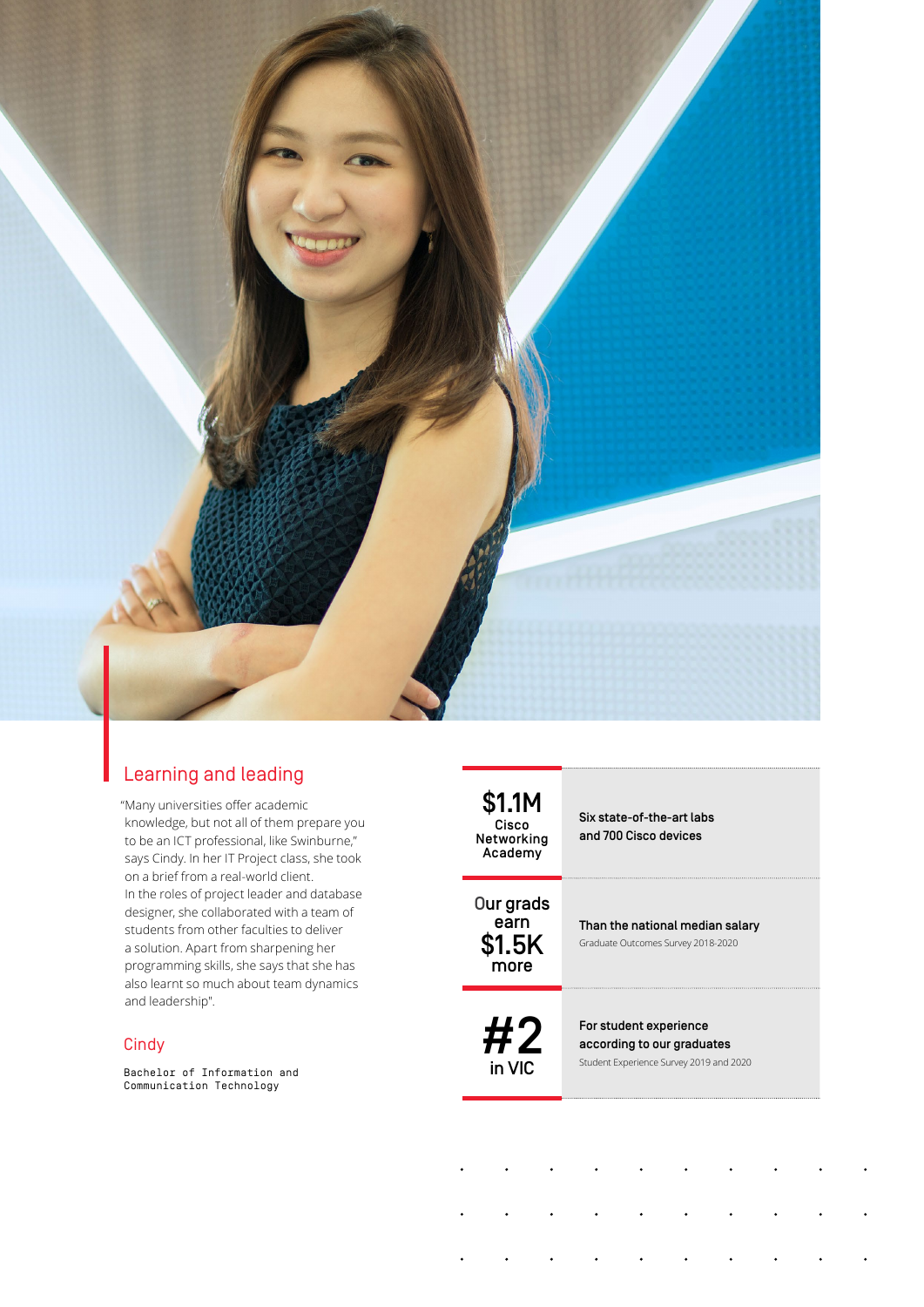## Get IT? Got IT? Good!

A degree in IT can take you anywhere.

Look around you. You're surrounded by technology (in a good way, of course). At Swinburne, our IT courses program you with the kind of future-savvy skills that can lead to a career in health, transport, finance, media, manufacturing, energy and so much more.

| I want to learn<br>How to help people<br>communicate online safely<br>and securely                                                                                                                                                                                                                                                                                                                                                                                                                                                         | I want to learn<br>How to solve problems<br>by analysing data from<br>internet-connected devices                                                                                                                                                                                                                                                                                     | I want to learn<br>How to find meaningful insights<br>in data to inform decisions                                                                                                                                                                                                                                                                                                               |
|--------------------------------------------------------------------------------------------------------------------------------------------------------------------------------------------------------------------------------------------------------------------------------------------------------------------------------------------------------------------------------------------------------------------------------------------------------------------------------------------------------------------------------------------|--------------------------------------------------------------------------------------------------------------------------------------------------------------------------------------------------------------------------------------------------------------------------------------------------------------------------------------------------------------------------------------|-------------------------------------------------------------------------------------------------------------------------------------------------------------------------------------------------------------------------------------------------------------------------------------------------------------------------------------------------------------------------------------------------|
| Study<br>Network security                                                                                                                                                                                                                                                                                                                                                                                                                                                                                                                  | Study<br>The Internet of Things                                                                                                                                                                                                                                                                                                                                                      | Study<br>Data science                                                                                                                                                                                                                                                                                                                                                                           |
| To learn about<br>Networking<br>and security<br>Consulting<br>Design<br>Programming                                                                                                                                                                                                                                                                                                                                                                                                                                                        | To learn about<br>Programming<br>Consulting<br>Design<br>Electronics<br>Networking<br>and security                                                                                                                                                                                                                                                                                   | To learn about<br>Programming<br>Consulting<br>Networking<br>and security                                                                                                                                                                                                                                                                                                                       |
| With a degree<br><b>Bachelor of Computer Science</b><br>(Professional)<br>with a major in cybersecurity<br><b>Bachelor of Computer Science</b><br>with a major in cybersecurity<br>Bachelor of Information and<br><b>Communication Technology</b><br>with a major in network technology<br>Pathway to a degree:<br>Diploma of Information Technology<br>(UniLink)                                                                                                                                                                          | With a degree<br><b>Bachelor of Computer Science</b><br>(Professional)<br>with a major in the internet of things<br><b>Bachelor of Computer Science</b><br>with a major in the internet of things<br>Bachelor of Information and<br><b>Communication Technology</b><br>with a major in software technology<br>Pathway to a degree:<br>Diploma of Information Technology<br>(UniLink) | With a degree<br><b>Bachelor of Computer Science</b><br>(Professional)<br>with a major in data science<br><b>Bachelor of Computer Science</b><br>with a major in data science<br>Pathway to a degree:<br>Diploma of Information Technology<br>(UniLink)                                                                                                                                         |
| To become<br>· Security consultant<br>· Information security analyst<br>· Network or systems administrator<br>• Cybersecurity penetration tester<br>Or a diploma or certificate<br>Diploma of Information Technology<br>(Advanced Networking and<br>Cybersecurity) (ICT50220)<br>Certificate IV in Information<br>Technology (Networking) (ICT40120)<br>To become<br>• IT administrator or coordinator<br>· Network operations analyst<br>· Network security administrator<br>· Network or user support technician<br>· Network programmer | To become<br>· Mobile application developer<br>· Full stack software developer<br>$\cdot\,$ Solution architect<br>• Consultant<br>• Data scientist                                                                                                                                                                                                                                   | To become<br>• Data scientist<br>• Data analyst<br>Business intelligence developer<br>• Data infrastructure architect<br>Or a diploma or certificate<br>Diploma of Information Technology<br>(Advanced Programming) (ICT40120)<br>Certificate IV in Information<br>Technology (Networking) and<br>(Programming) (ICT40120)<br>To become<br>· IT administrator or coordinator<br>• Web developer |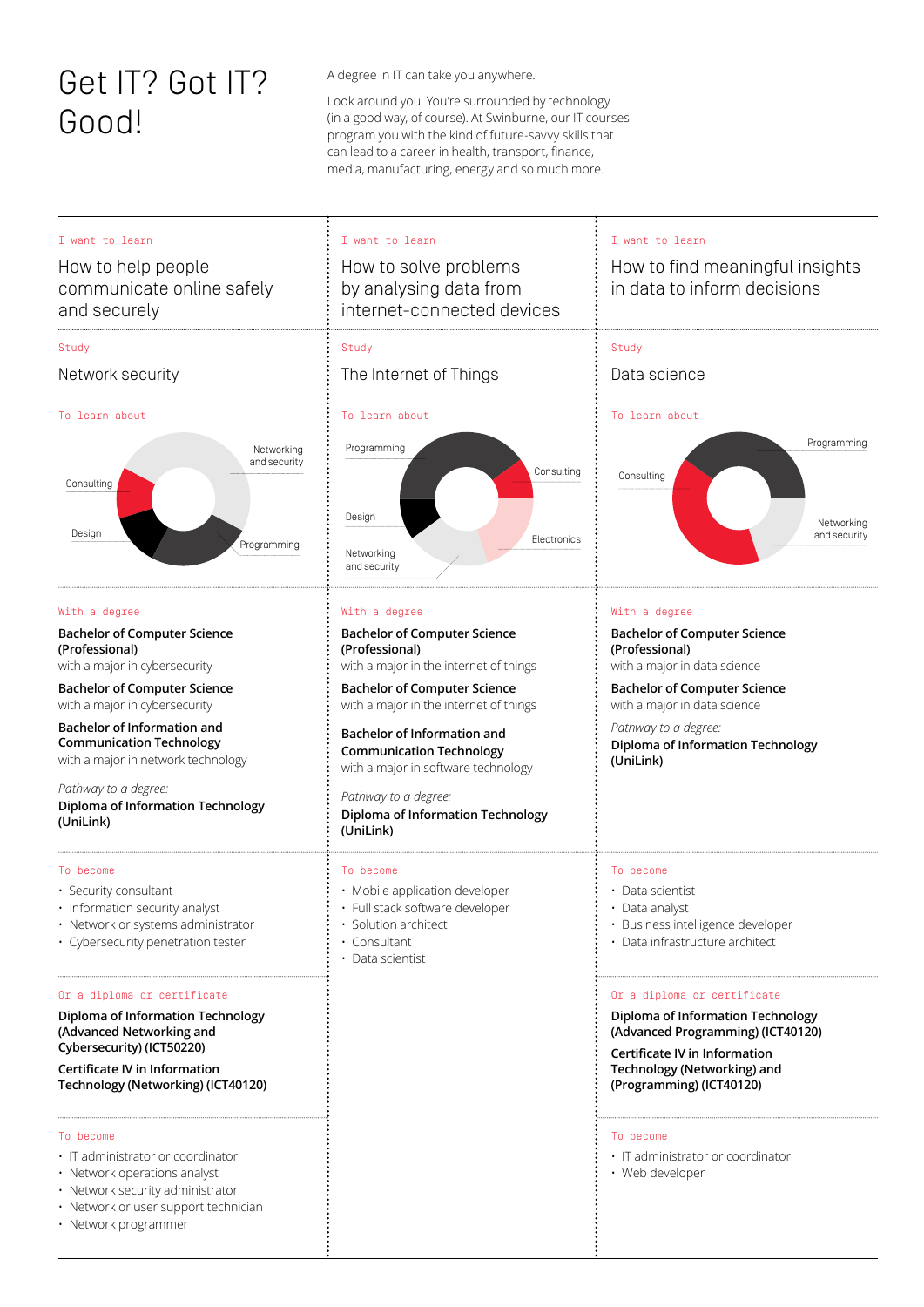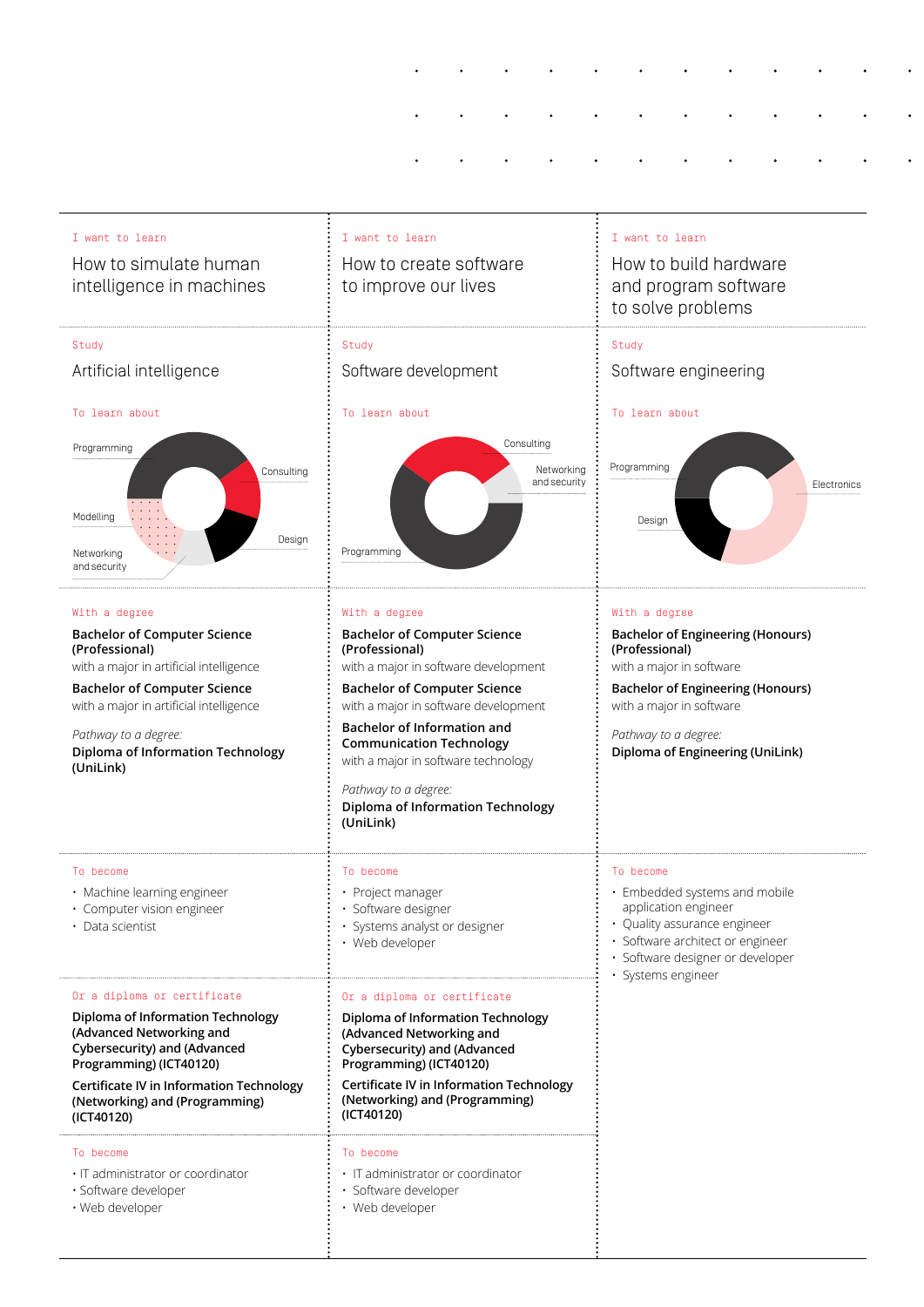

#### I want to learn

How to code for computer games

#### Study

#### Games development

#### To learn about



#### With a degree

**Bachelor of Computer Science (Professional)**  with a major in games development

**Bachelor of Computer Science**  with a major in games development

*Pathway to a degree:* **Diploma of Information Technology (UniLink)**

#### To become

- Digital content producer
- Games designer or programmer
- Multimedia developer
- Software designer or developer

#### Or a diploma or certificate

#### **Diploma of Information Technology (Game Art and Design & Game Programming) (ICT50220)**

#### **Certificate IV in Information Technology (Gaming Development) (ICT40120)**

#### To become

- Concept artist
- 2D & 3D games artist
- 3D animator
- Games developer

#### I want to learn

How to create game strategy and characters

## Study

Games and interactivity

#### To learn about



#### With a degree

**Bachelor of Media and Communication (Professional)**  with a major in games and Interactivity

**Bachelor of Games and Interactivity**

**Bachelor of Media and Communication** with a major in games and interactivity

*Pathway to a degree:* **Diploma of Information Technology (UniLink)**

#### To become

- Digital content producer
- Games designer or programmer
- Multimedia developer
- Online community manager

#### Or a diploma or certificate

**Diploma of Information Technology (Game Art and Design & Game Programming) (ICT50220)**

**Certificate IV in Information Technology (Gaming Development) (ICT40120)** 

#### To become

- Animator
- Games designer
- Games programmer

#### I want to learn

How to manage information in a business

#### Study

#### Business information systems

#### To learn about



#### With a degree

#### **Bachelor of Information Technology**

**Bachelor of Business Information Systems**

with a major in business analysis with a major in data analytics

**Bachelor of Information and Communication Technology** with a major in business systems

*Pathway to a degree:* **Diploma of Information Technology** 

**(UniLink)**

#### To become

- Business analyst
- Business development manager
- Information architect
- Project manager